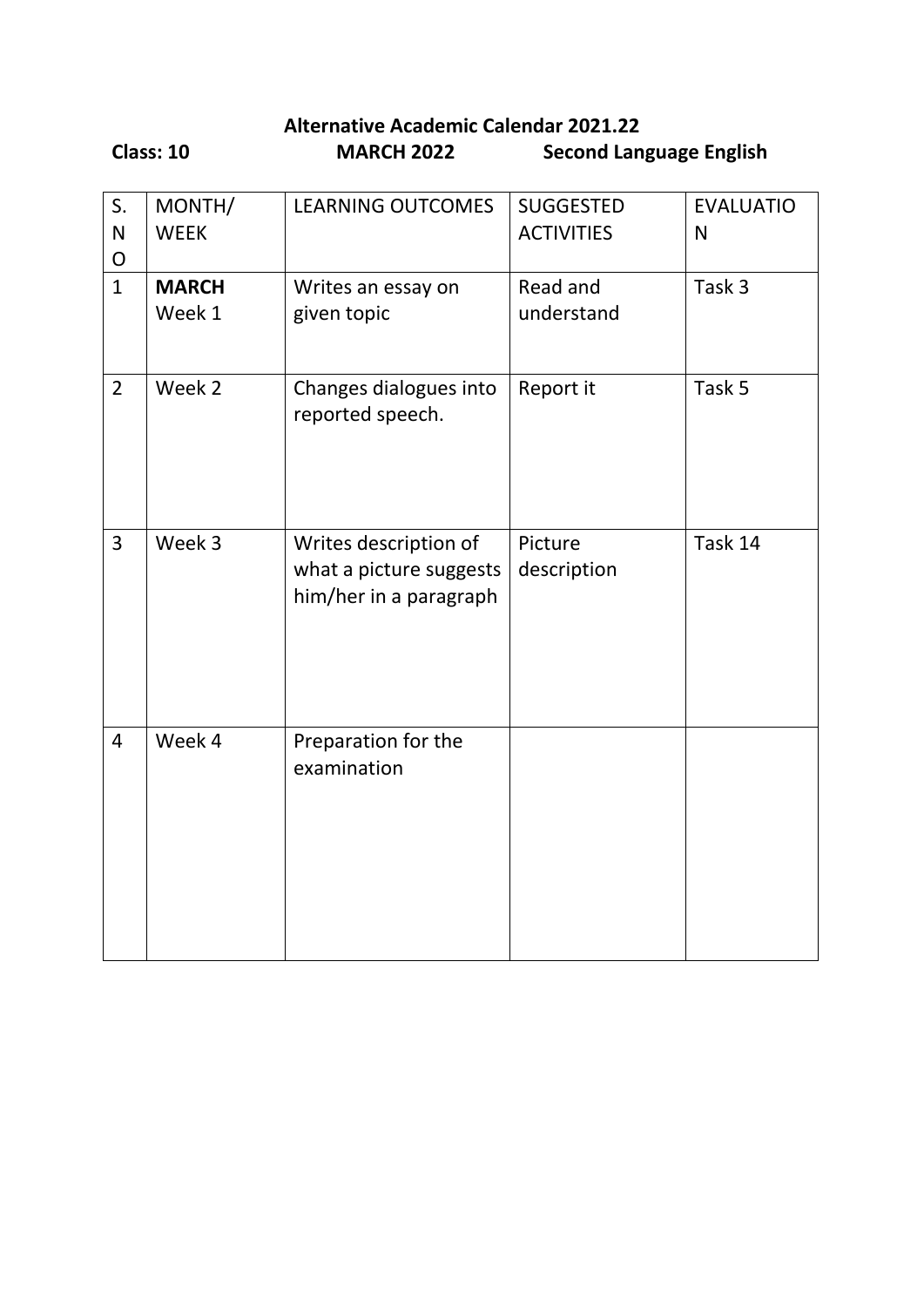# **A) Essay Writing**

### **Task:1 Read the following essay written on Covid 19.**

## **Covid-19**

The coronavirus is a family of viruses that can cause mild to high health hazards in human beings. It could be like a common cold, a range of related illnesses and could become more severe like SARS- severe acute respiratory syndrome.

Causes: It is a pandemic disease. It spreads from one person to another very fast. When a sick person coughs, the droplets are sprayed almost 6 feet. It also spreads when one touches an infected surface or an object and touches the eyes, nose or mouth. It enters when we breathe in.

Symptoms: Mild to high fever, dry cough difficulty in breathing are the symptoms of this disease in severe cases it leads to pneumonia and multiple organ failure which are sometimes fatal (causes death). The incubation period is thought to be between 1 to 14 days. Prevention and remedies: We know that prevention is better than cure. So, we should frequently wash our hands nicely with soap and water are sanitize our hands well with an alcohol-based sanitizer. We should maintain a minimum distance of 2 meter from one another in public places. We should protect our nose and mouth by wearing masks or face shields. We should disinfect all the surfaces objects which are touched often like door knobs, taps, sinks tables etc. It's our duty e to follow the covid-19 rules strictly and create awareness among others.

In my opinion, we should avoid meeting people in groups and also shaking hands or hugging each other. Following the safety practices are very important for the sake of our loved ones. " Pandemic is not a word to use slightly all carelessly" let us unite and defeat this dreadful virus and this pandemic.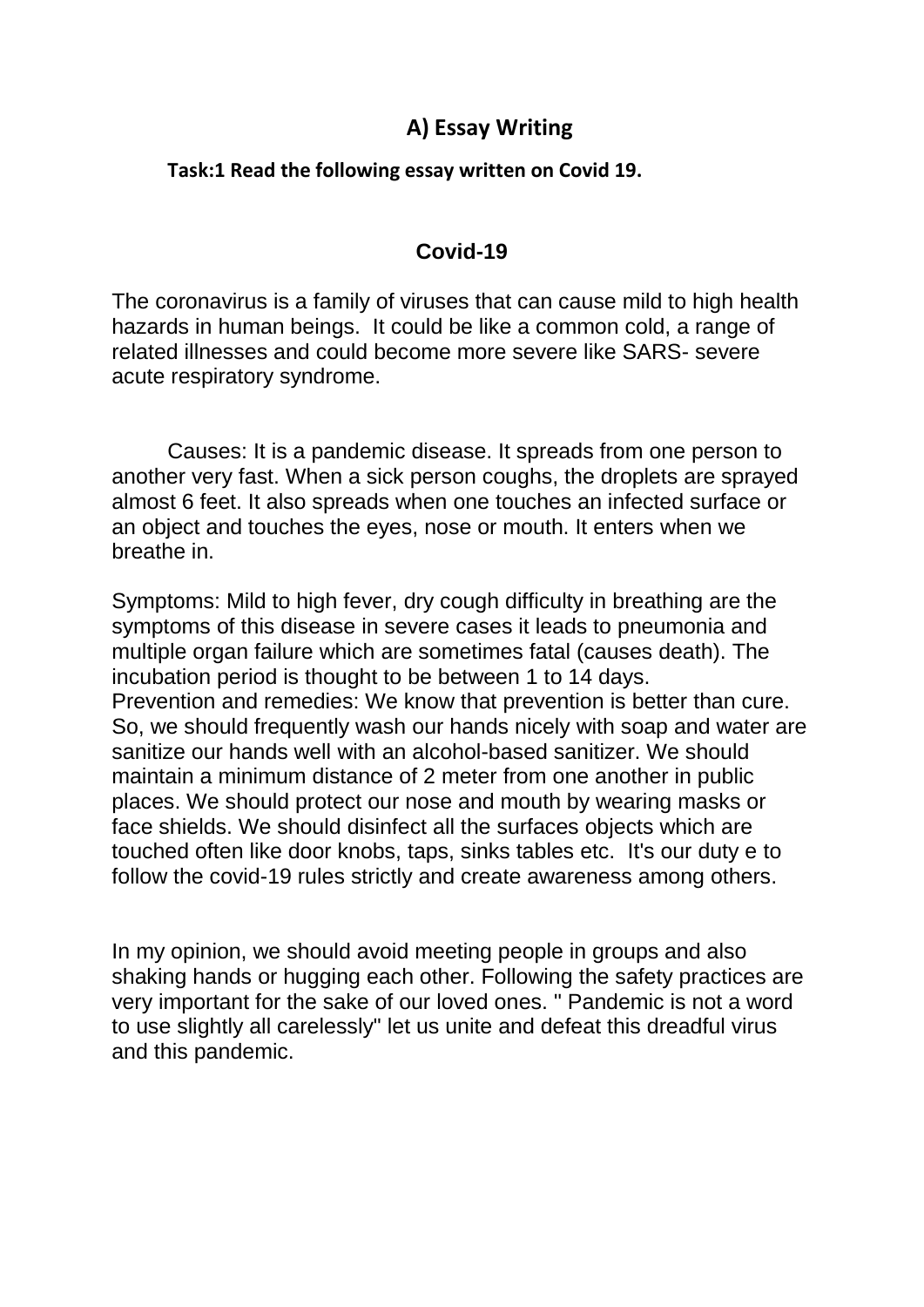**Task:2 Read the above essay again and study the following points related to introduction, development and conclusion stages of an essay.**

- 1. The title
- 2. Definition
- 3. Use of Vocabulary
- 4. Grammatical accuracy
- 5. Unity and connectivity of the main theme
- 6. Chronological order
- 7. Use of appropriate quotations.

# **Task: 3 Write an essay on the following topics 2) Environmental pollution**

### **2) Sports and Games**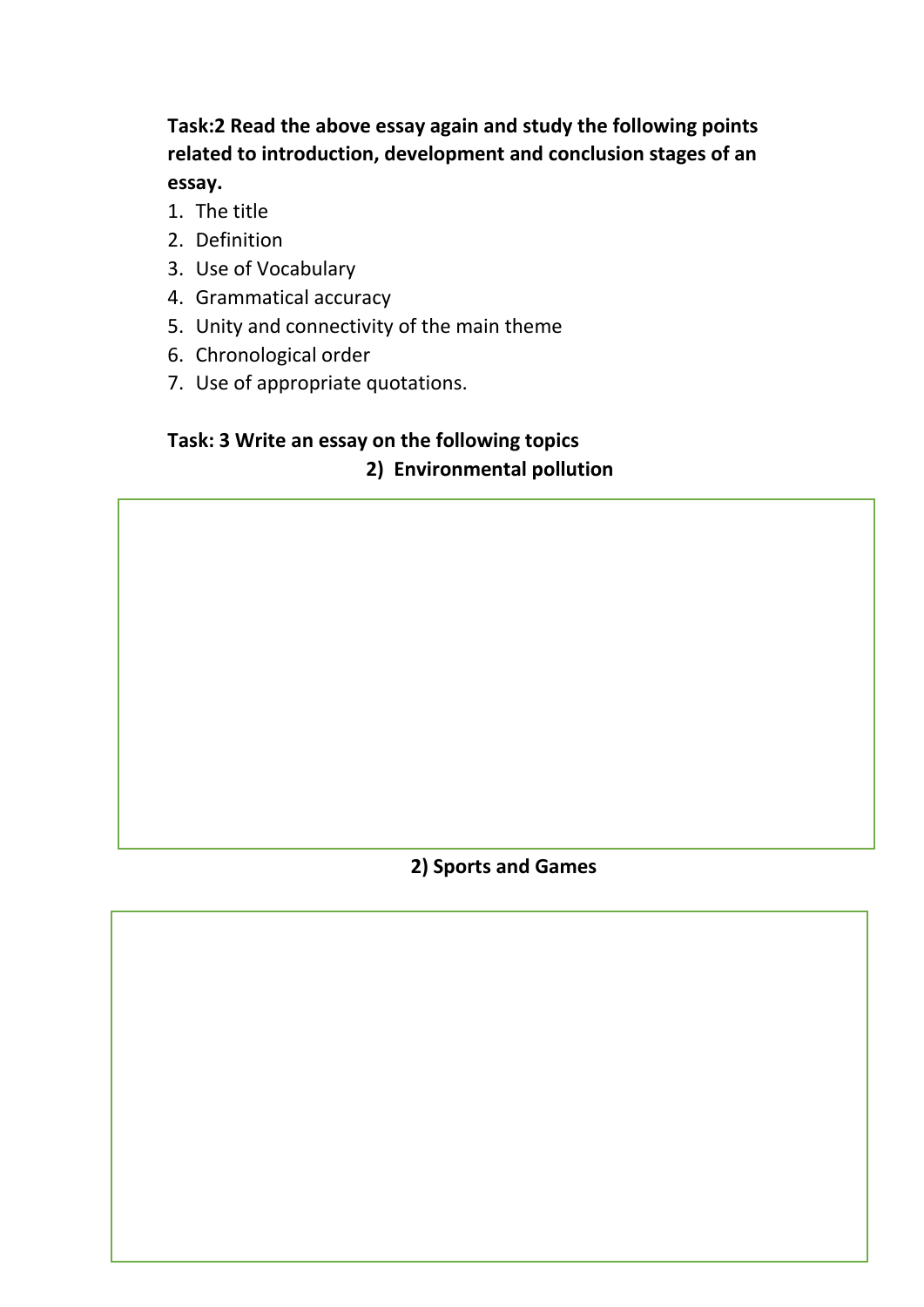## **B) Reported Speech**

**Task: 4 Read the following dialogues and observe how the underlined sentence is reported.**

1. Vismay: What did you bring yesterday? Pranav: I brought a new dress for my sister.

**Pranav told Vismay that he had brought a new dress for his sister.** 

> 2.Varna: Where are you going, Disha? Disha: I'm going to market to buy fruits.

**Varna asked Disha where she was going.**

3 John: Please help me to solve this sum.

Sharan: Ok John. It's very easy task.

**John requested Sharan to solve that sum.**

4. Raju: Roshan, see here.

Roshan: What a beautiful flower it is!

**Roshan exclaimed with delight that it was a very beautiful flower.**

5 Darshan: Nagaraj, are you going to Mangaluru tomorrow?

Nagaraj: Yes.

**Darshan asked Nagaraj if/whether he was going to Mangaluru next day.**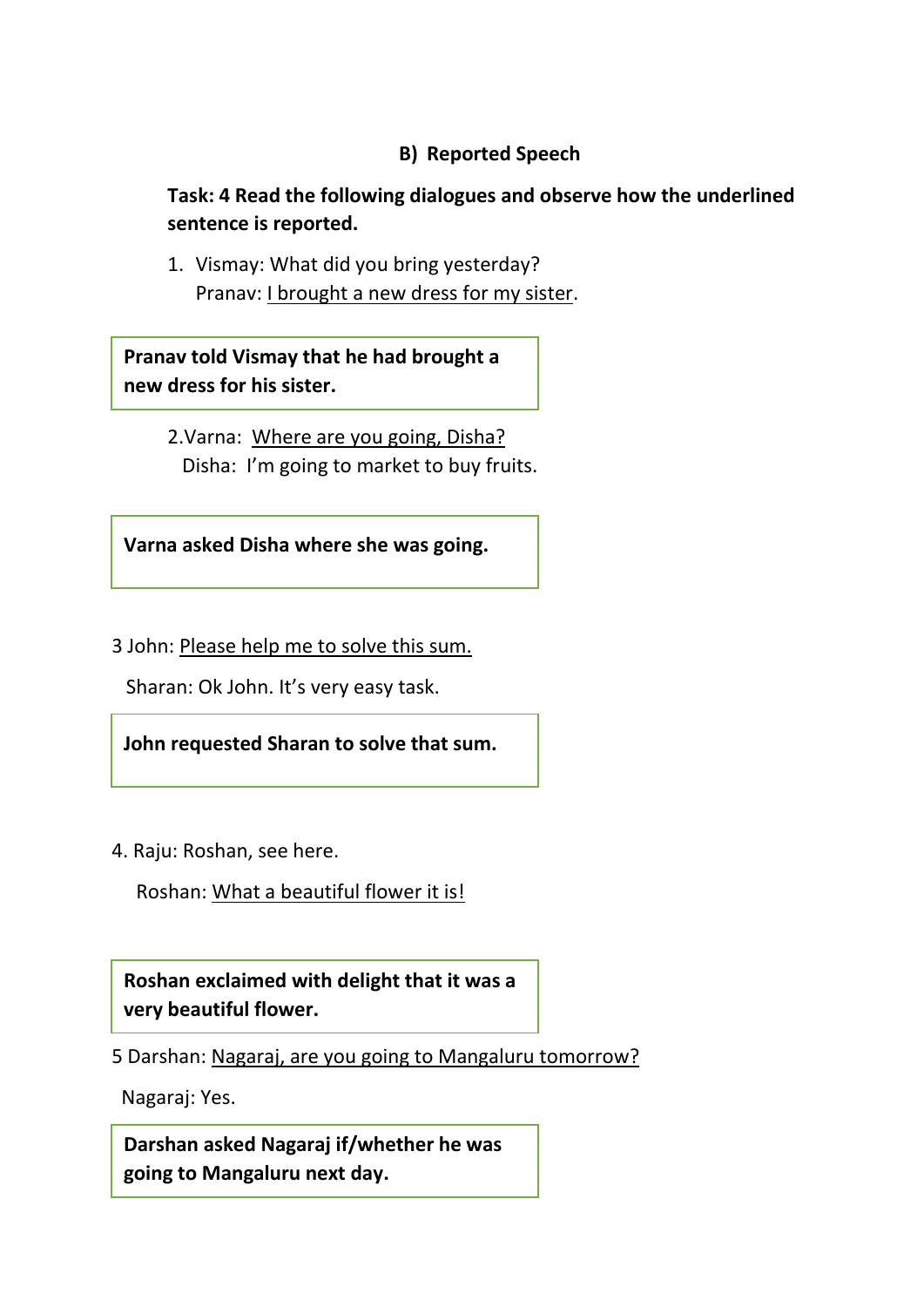# **Task:5 Change the following sentences into reported speech**.

| <b>Direct Speech</b>                                       | Indirect/Reported speech |
|------------------------------------------------------------|--------------------------|
| Sachin said to Rahul," We can use                          |                          |
| three spinners for today's match"                          |                          |
| Ramesh asked Sunil," What are you<br>writing?"             |                          |
| Teacher said to students, "Keep<br>quite."                 |                          |
| Mother asked her son, "Did you<br>complete your homework?" |                          |
| Vardhan said, "What a beautiful<br>picture it is!          |                          |

# **Read all the lessons again and write the answers for the questions given below**.

Task:6 Narrate Swami's dreadful experience when he was lying under the bench.

Task:7 Describe the poet's vision of his motherland.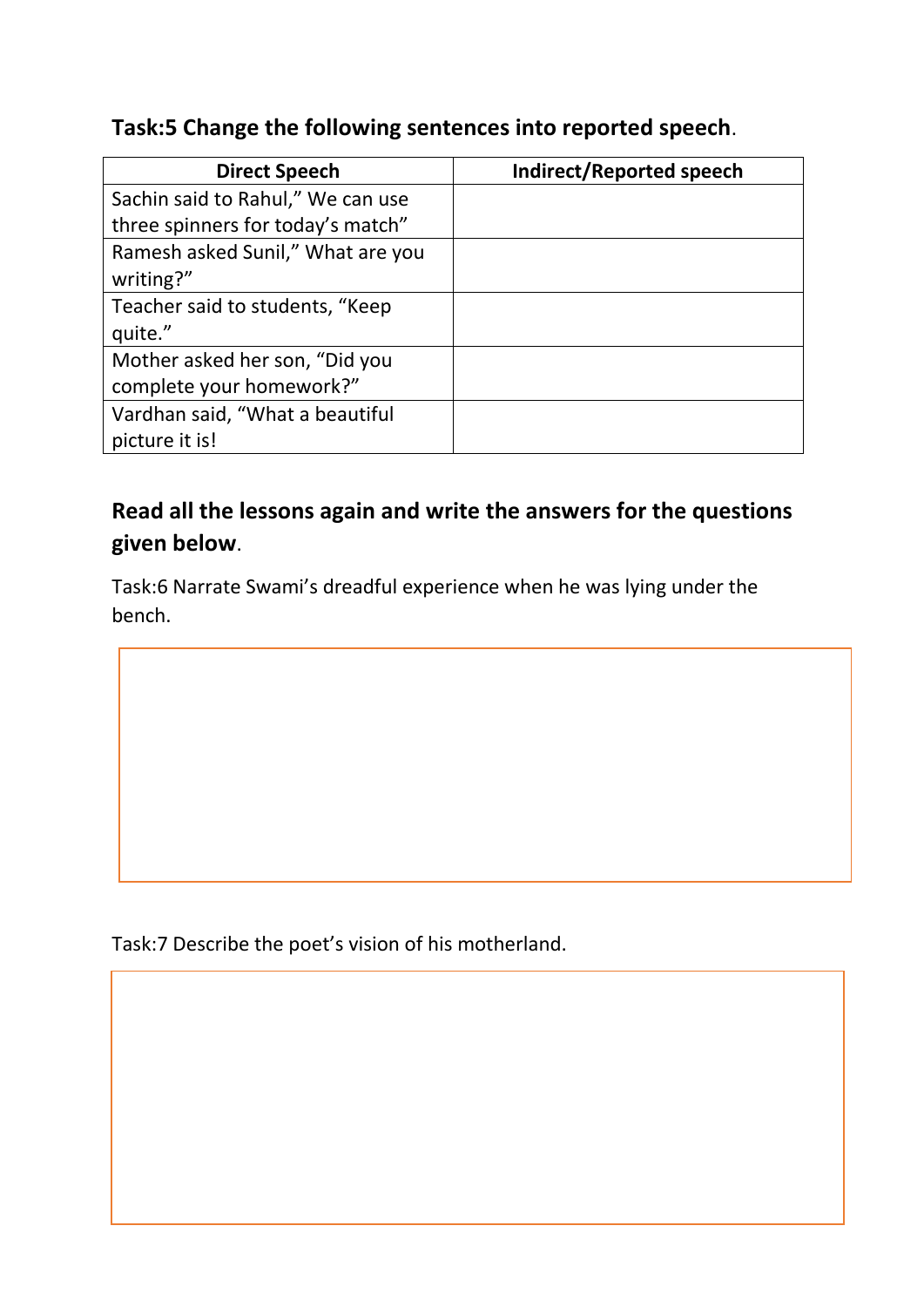**Task:8 Summarise the poem 'Grandma climbs a tree'' in your own words.** 

**Task:9 While playing on his saxophone, the Jazz player was quite contrast with his physical appearance. Explain**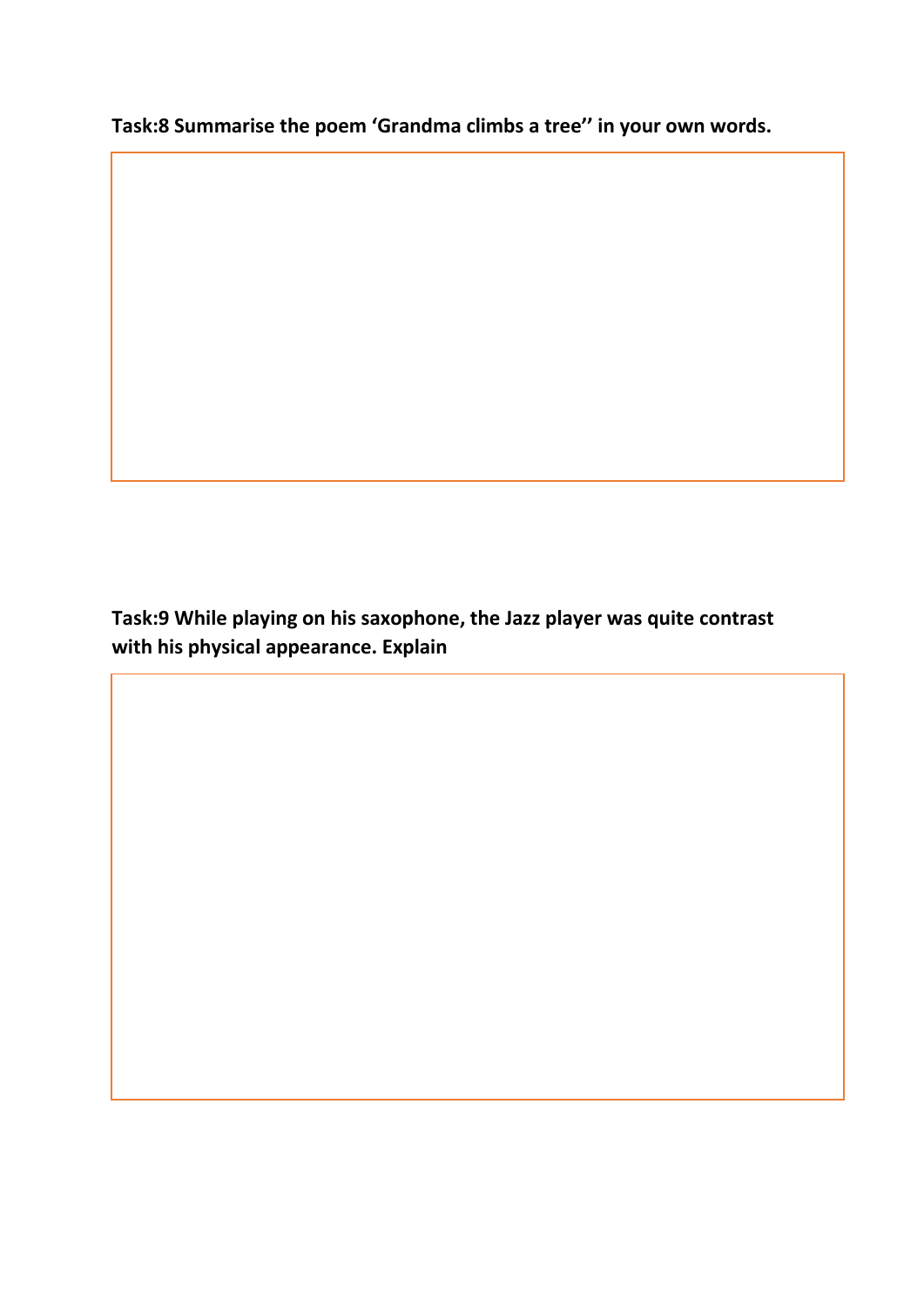**Task: 10 Narrate Swami's dreadful experience when he was lying under the bench**.

**Task: 11 Satish Gujral's life of achievement is ample proof that physical disability is no barrier to success**

**Task:12 Imagine you are Kiran / Keerthana studying in Government High School, Koppala. Write a letter to your friend describing 'Republic Day' celebrations in your school.**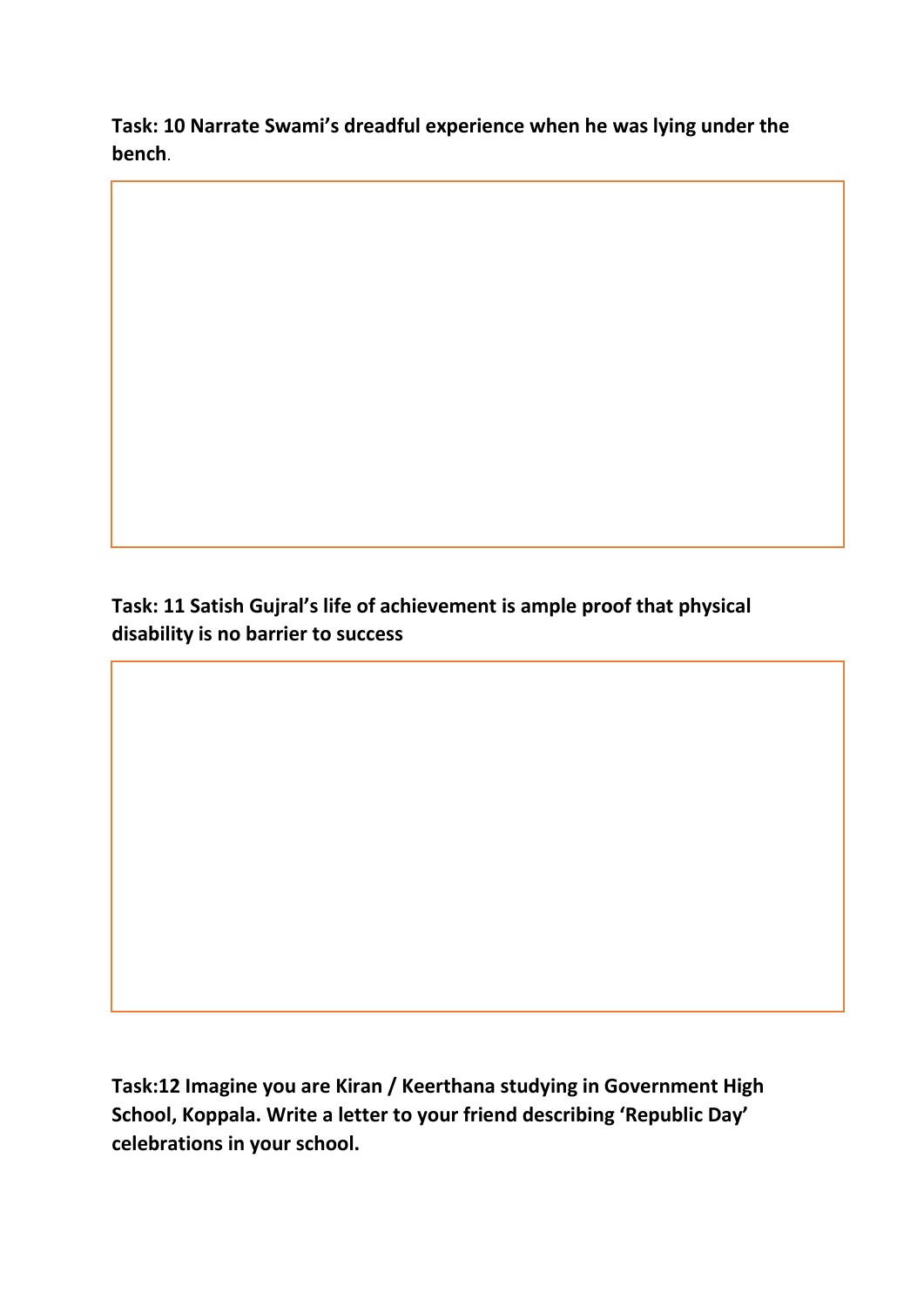**OR**

**Write a letter to the Commissioner, City Municipal Corporation, complaining about drainage problems in your locality**

**Task:13 Study the following picture.**



**Now ask some questions yourself to describe it. Note down the points.**

**E.g**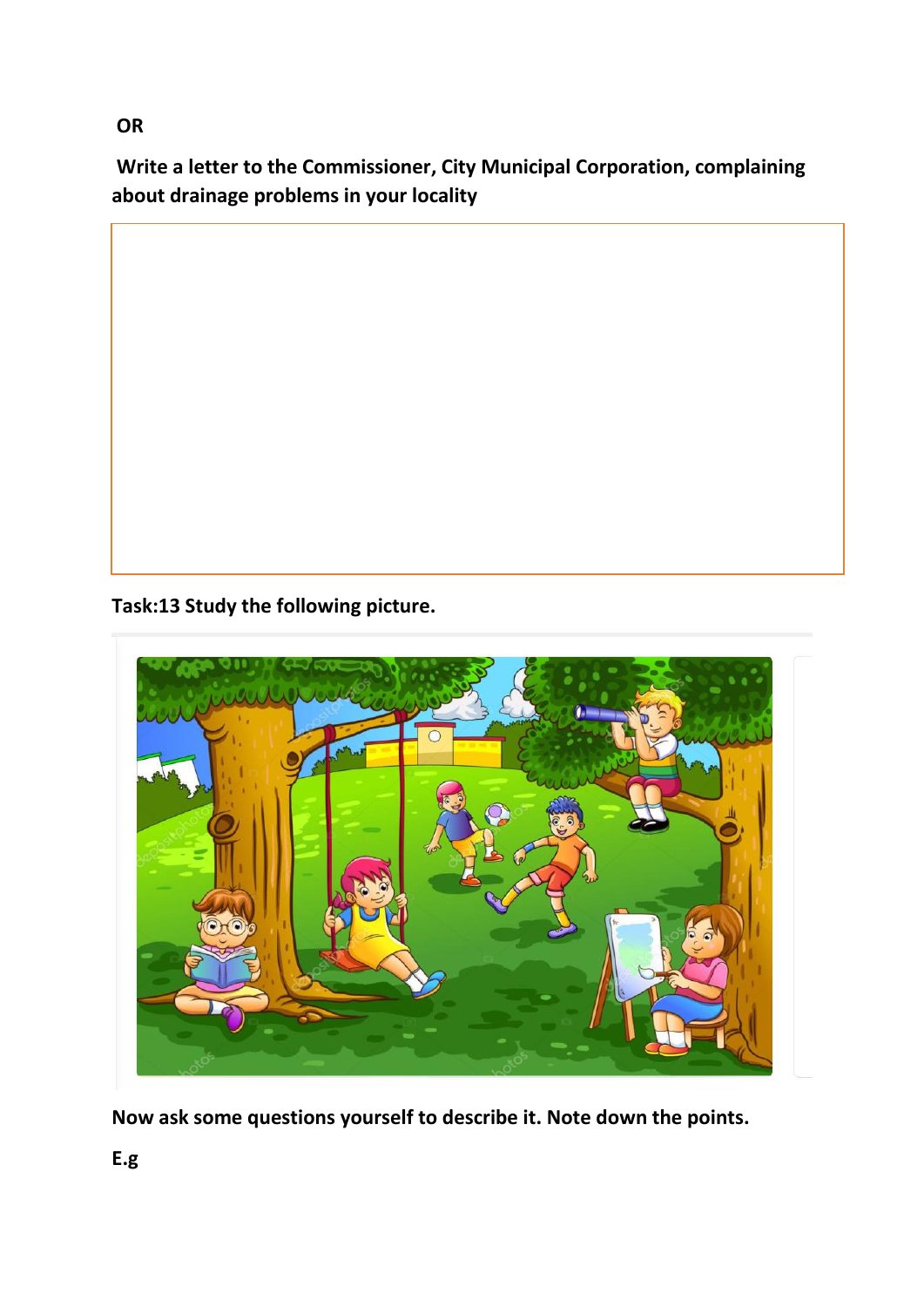| 1. What do you see in the above<br>picture? | Park, children, trees, ball, books,<br>painting, grass, sky, cloud, telescope<br>etc. |
|---------------------------------------------|---------------------------------------------------------------------------------------|
| 2. What are the actions do you              | Playing, reading, painting, watching                                                  |
| find in the given picture?                  |                                                                                       |
| 3. What does the above picture              | Beautiful, Happiness, creativity,                                                     |
| suggest to you?                             | friendship                                                                            |

**Now, write a description or an account of what the picture suggests to you in a paragraph:**

It is a very beautiful scene of a park. Some children are playing. Some others are busy in some innovative activities. Each child is busy in its own activity. Two boys are playing football. The boy who is sitting on the tree watching something with the help of a telescope. A girl is painting something and a boy is reading a book. A girl is swinging to and fro happily. There are some clouds in the blue sky. I like this picture very much because children are very happy in playing and other works. They are very friendly and active. They enjoy their leisure time together.

# **Task:14 Study the following picture.**



Now ask some questions yourself to describe it. Note down the points.